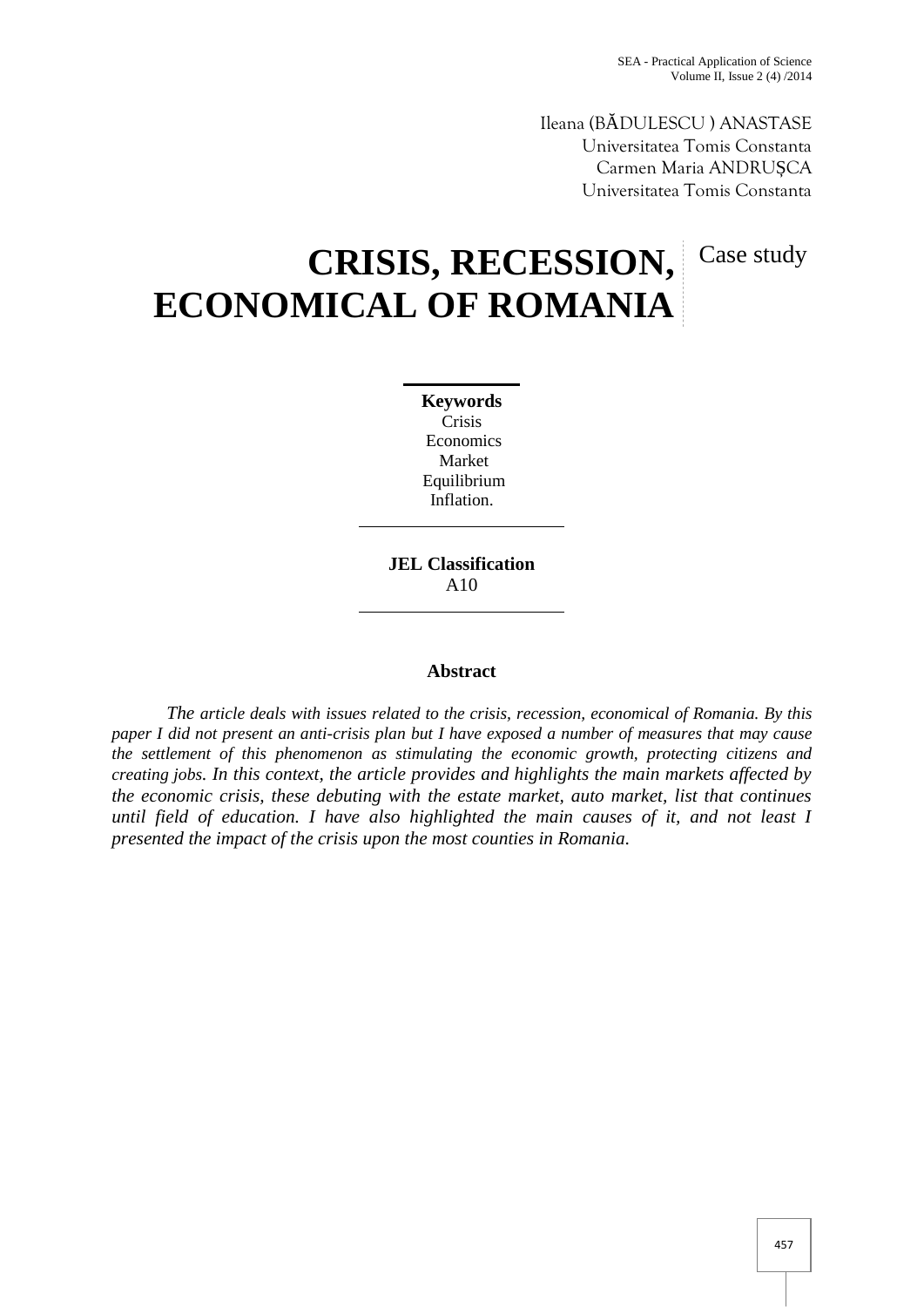#### **THE WORST ECONOMIC CRISIS**

**The financial crisis of the late 2000s** is considered by many economists the most serious economicfinancial crisis since the Great crisis in the 1930s. The crisis contributed to the failure of business, loss estimated in trillion dollars, and a significant decline of the economic activity, leading to a severe global economic recession in 2008. The crisis led to the collapse of large financial institutions at the bank bailouts by national governments and periods of decline of stock markets worldwide. The financial crisis was triggered by a liquidity shortage in the banking system of the United States. The collapse of real estate in the USA peaked in 2007 and has caused economic damage to institutions around the world.

The decline in credit availability and investors' confidence had a major impact on global stock markets, property values suffering many losses during 2008 and early 2009 the economies have declined during this period, credit conditions have tightened and international trade declined. Governments and banks have responded with fiscal stimulus with monetary policy expansion and institutional financial aid without precedent.

(*www.dailybusiness.ro/.../am-depasit-criza-cum vor-evolua-romania-si-eu...*22 oct. 2013

http://www.rasfoiesc.com/business/economie/Direc tii-de-ameliorare-a-piete76.php

http://www.zf.ro/analiza/la-doi-ani-de-la-inceputul crizei-financiare-romania-nu-gaseste-drumul-

catr....http://evolutiacrizeieconomice.blogspot.com/ 2011\_04\_01\_archive.html

.http://observator.bns.ro/wpcontent/uploads/sites/9/ 2013/08/Revista\_presei\_15\_septembrie\_2010.doc,. http://www.zf.ro/analiza/la-doi-ani-de-la-inceputul crizei-financiare-romania-nu-gaseste-drumul catr...)

**In late 2009,** fears about a sovereign debt crisis developed among conservative investors concerning some European states, led to a particularly tense situation in early 2010. This included euro zone members: Greece, Ireland Spain and Portugal and also some EU countries outside

that area. In the EU, especially in countries where sovereign debts have increased sharply, a crisis of confidence has emerged with the widening of bond yields and credit risk insurance between these countries and other EU members, the most important country being Germany. While the sovereign debt increases have been more pronounced in only a few euro zone countries, they have become a perceived problem for the entire region as a whole in 2011 May, Greeks generally reject the austerity measures and they have expressed their dissatisfaction by violent street protests.

**In late June 2011,** the crisis situation was brought back under control, the Greek Government that manages to vote on a package of austerity

measures, EU leaders pledging funds to support the country. The concern about rising government deficits and public debt levels across the globe together with a wave of damaging the European government debt created a wave of disputes in the financial markets. On 9 May 2010, Europe's Finance Ministers approved a global rescue package in the amount of  $\epsilon$  750 billion aimed at ensuring financial stability across Europe by creating the European Financial Stability Fund. This was the first major crisis in the euro zone since its inception in 1999, showing conclusively that the euro zone is far from an optimum currency area.

**August 2011,** stock markets shall record a sharp drop in prices at sale in the USA, Middle East, Europe and Asia. This happened because of the European sovereign debt crisis in Spain and Italy, concern about the slow economic growth USA. (www.asistenta-contribuabili.ro/mari-**crize**-

# **economice**-care-au-afectat-umanitatea).

#### **The economic crisis of 2012**

The fall of the American bank Lehman Brothers in 2012, a huge financial disaster, formally marked the beginning of an economic crisis that has ransacked the business world and which put to the ground many companies and banks. The effects of the failure of Lehman Brothers feel also at the present where economies around the world are trying to find their way back towards economic growth. It took the intervention of states, with taxpayers 'money to keep alive financial groups whose leaders have played depositors' money going into risky business, where physical value was not created, everything being only a bet.

Even if at first, the Crisis on Wall Street was considered a distant event, its effects quickly spread to Romania, which in a few months was put down and found out that the IMF should take financial help for 20 billion Euros to survive and not go bankrupt. Even if it took the largest loan ever, Romania, headed by President Traian Basescu and Prime Minister Emil Boc and the BNR governor Mugur Isarescu did not recover even now and it is on the verge of making a new loan. In 2008 autumn and early 2009 all the officials and all the top analysts argued that Romania will not be affected too much by the events in the USA.

Reality would contradict them. We had an economic collapse on 2009 of 7%, this year the economy is heading for a decline of another 2%, and the forecasts for next year, although they are on the rise, are already brought into question.

After the fall of Lehman Brothers, Romania found that has a rotten social system which cannot be sustained from low income collected to the budget. Because pensions in 2007 have greatly increased, many people were engaged in central and local administration, the government is now forced to borrow every week to pay obligations. But the most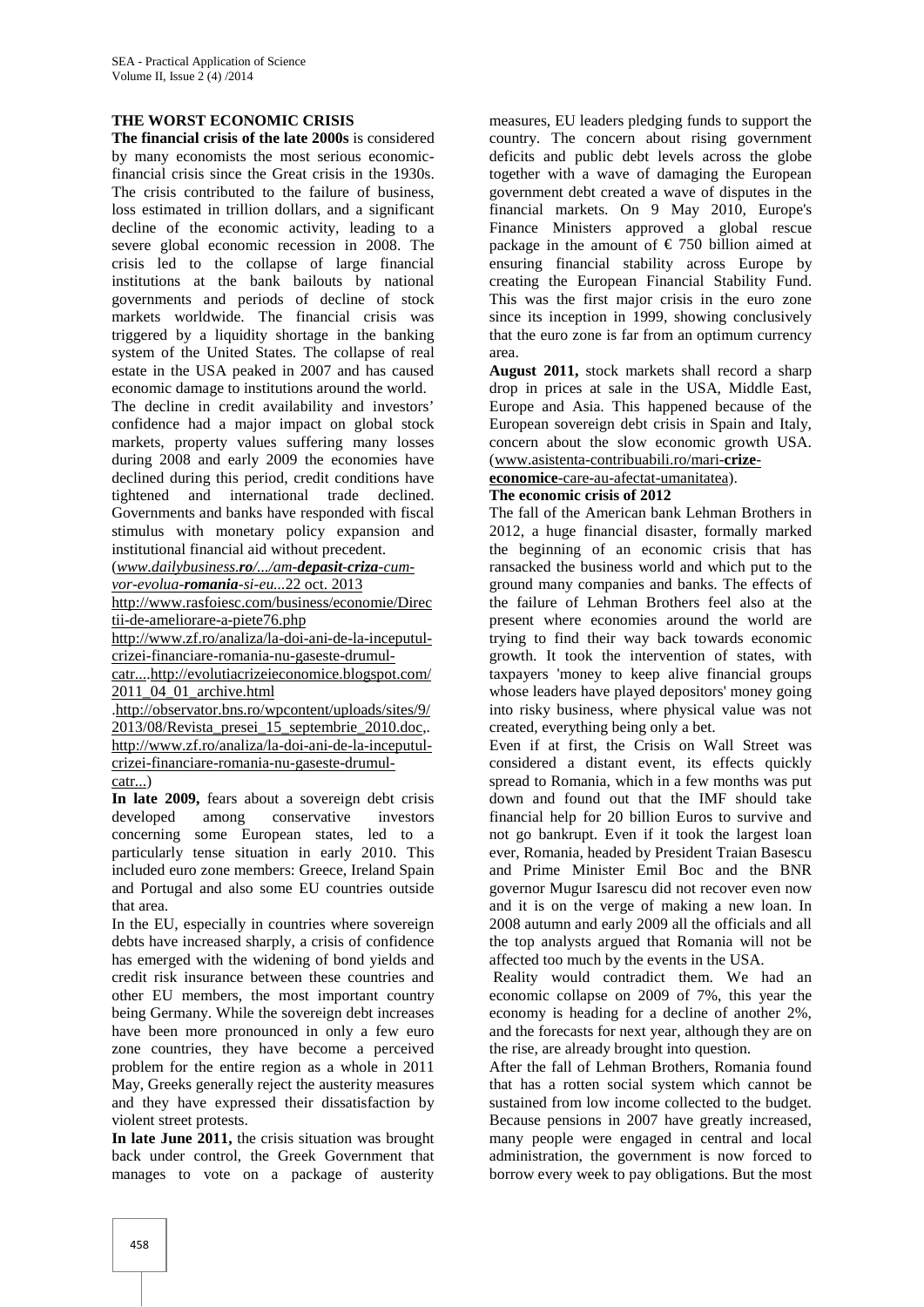painful thing was that the crisis has seriously hit the private sector, which started to put on his feet after 2004 and had sustained growth until 2008.

Private firms became insolvent and many Romanian businessmen fear more than ever that they could go bankrupt because they do not have money to support their businesses. Being faced with daily problems, including the risk of losing their jobs and having to pay bills, especially those to banks, being heavily indebted, the Romanians began to make savings. From here started a whole spiral of cuts that did not stop not even now. Businesses of all companies decreased, commercial exchanges declined and the state faced a dramatic loss of income, but with a higher bill to expenses. Although no one thought it is possible, in May Basescu announced a cutting of wages by 25% and the beginning of a program of layoffs. Because pensions could not be cut, the government was forced to increase VAT from 19 to 24%, which again led to a rising inflation and a new wave of reductions in consumption.

Romania lost in just two years 30 billion Euros in the economy, about as much as the GDP was for a full year in 1999. After this crisis that is not over yet, there remain many questions to which there are no answers.

Romania is in recession, even if compared to 2013 there is a slight economic growth. But the economy has already started to decline, a decline of two consecutive quarters. The first issue would be to reduce investments, there was a reduction in investment of 25% more than last year. Then were reduced foreign direct investments which fell by 10% in the first half compared to the previous year.

(http://www.romaniatv.net/basescu-romania-a-

intrat-in-recesiune-si-ne-paste-o-noua-criza-cauza ar-fi-proasta

guvernare\_164568.html#ixzz3E918lhDz,

http://www.goldfmromania.ro/categorie stiri/interne/basescu-romania-a-intrat-in-recesiune-

si-ne-past...http://www.stirilazi.ro/basescuromania-a-intrat-in-recesiune-si-ne-paste-o-noua-

criza.html)

# **The labour market in Romania and the main imbalance in the market:**

## **UNEMPLOYMENT**

In the economic literature in our country is used both the concept of "labour market" and the "the workforce market". (Nita Dobrot 1997), in the "Political Economy", defines labour market: "it represents the economic space in which work users are freely trading, in their role as purchasers and owners of labour resources, as sellers, in which the work price mechanism, free competition between economic agents, other specific mechanisms, adjust demand and supply of labour".

The term "labour market" is used by the authors of the University Handbook of Economics, being

defined, (Ciucur et al., 1999) as follows: "The labour market represents the set of actions for sale buying labour, that takes place in an economic space'

**In "Political economy - theory and economic policy for Romania**" it is operated with the term of "the labour market". (Adumitr cesei et al., 1998) .

In authors' conception, the labour market can be defined as "the set of economic relations on the employment and use of labour, as well as ensuring social protection of the owners of this special merchandise".

**In the "Labour Economics",** Petre Burloiu considers that the labour market (Burloiu, 1993) "represents the confrontation between demand and supply of workforce in a certain period of time in a certain space, that finalizes by selling - purchase labour force in exchange for a price called salary". (http://www.roportal.ro/stiri/somajul-din-romania-

a-depasit-media-ue-689485.htm

http://www.money.ro/rata-somajului-in-romania-a crescut-usor-la-7-3-in-2006\_16079.html http://www.wall-

street.ro/articol/Economie/31558/Rata-somajuluiin-Romania-a-crescut-usor-la-7-3-in-...

http://www.insse.ro/cms/files/statistici/comunicate/ somaj/somaj\_IV\_06.pdf)

It should however be made clear that although the author uses the term "labour market" he disagrees with it, considering that it is more correct the term "the labour force market" because "work is a consequence of the application in the production of labour force, sold by the worker and bought by the employer, representing the incorporation into product of energy provided".

Based on analysis undertaken, the Romanian labour market model is presented to us as a complex system defined by the following main characteristics:

1. Romania has moderate market today, not really Anglo-Saxon, but in that direction.

2. A more regulated market, in the direction of increasing the role of employers in order to give those the flexibility in competition and better profit conditions. As pointed out by  $(R \text{ } boac \text{ }, 2003)$ : "The state appears more than ever attached to the interests of the capital ... going along with patron" arguing that this exercise is made for a long time by Japan and other countries in order to support firms in the economic competition, but also employment;

3. A market with little trade union force, despite all appearances, especially after the explosion of small and medium enterprises who have not resorted to create syndicates;

4. An open market, on the one hand, to changes considering the European requirements of economic efficiency, on the other hand, considering the direction of social requirements;

5. State remains involved in the functioning of the labour market by Regulatory systems that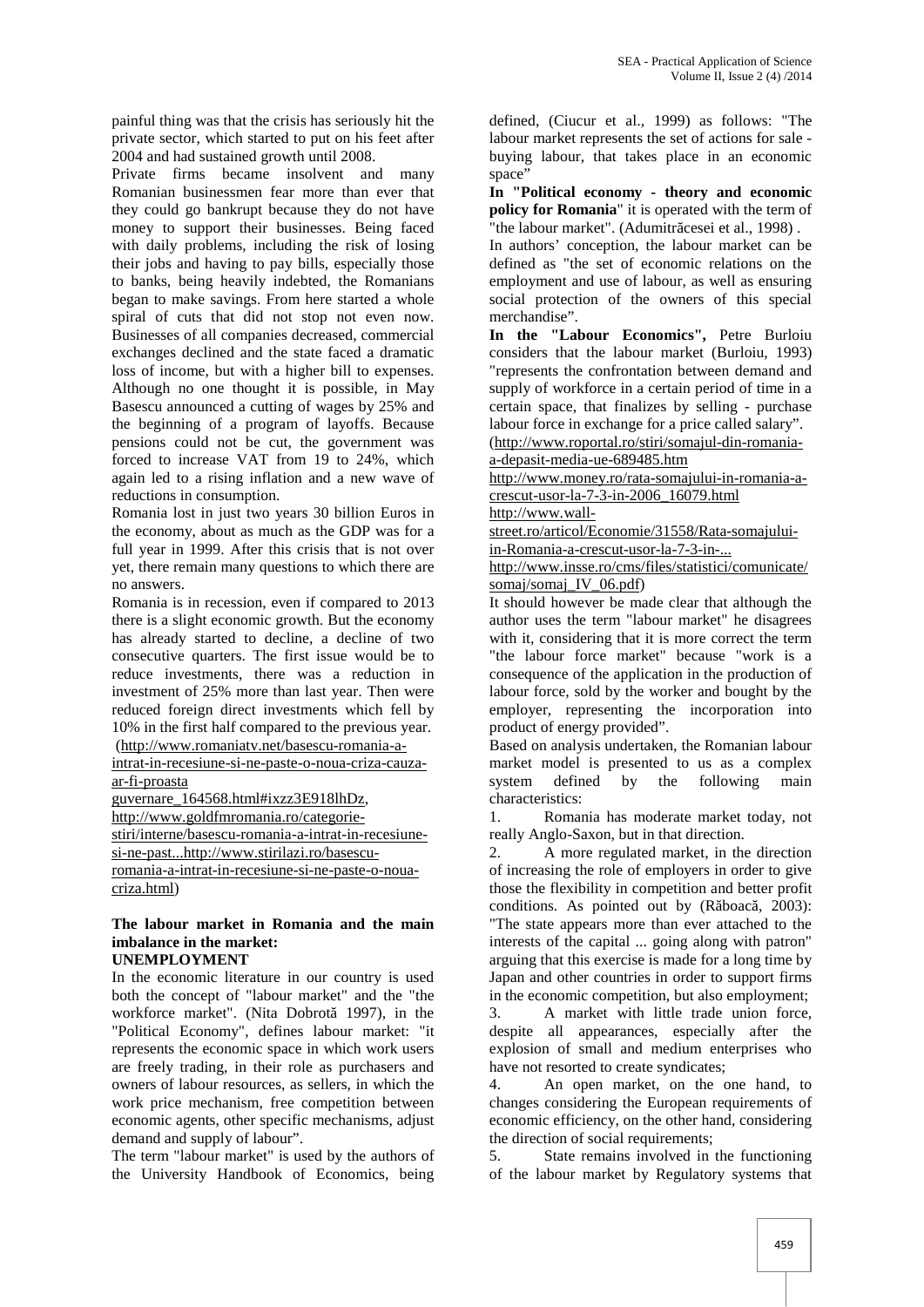contribute to the achievement of the performance of companies, but also by their own interventions, active and passive;

6. conditions of large expansion of the contract are created on a specified period and forms of atypical employment, lower quality, much uncertain for the workforce, but which provides a greater mobility of this.

7. The labour market in the Romania is conceived in a rather flexible vision of organization and operation, as:

In Romania, the model of the labour market is characterized by a decrease in stiffness, of inputs and outputs of the firm, but also a flexibility of the professional skills of employees by providing ongoing preparation and development throughout life, through training and individual career development;

achieving this model is strictly conditioned by the development and application of human resource management based on change, scientific research in this field, and a better link between theory and practice;

by the transfer of training to the company level, also in regional centers in order to improve this, respectively to obtain the necessary skills to develop competitive economic activities;

Understanding and correct application of these regulations register Romania in the European trend of building the Socially Responsible Corporation. Thus, the company's role becomes increasingly important;

Role of the state through its institutions, is mostly limited to regulating the organization and functioning of the labour market at a national scale and to ensure compliance and enforcement of regulations;

Along with the weakening of the role of trade unions the state makes a transfer of applying active measures (social security) in the favour of the company. People who lose their jobs receive after leaving the company, social protection measures, promoted by the state, both as passive measures, as well as, increasingly as more active measures.

by all its features, the new labour market performed motivating, encouraging, supporting businesses, by facilitating their development of flexibility programs of human resources;

Labour market flexibility is ensured also through a decrease in the share of contractual forms for an indefinite period and increasing extension of fixedterm employment contract.

(http://biblioteca.regielive.ro/referate/economie/piat a-muncii-121006.html

http://biblioteca.regielive.ro/proiecte/economie/piat a-fortei-de-munca-344037.html

http://www.armyacademy.ro/buletin/articole/bul2ro \_2007/a7.pdf

#### http://www.armyacademy.ro/biblioteca/anuare/200 4/a20.pdf

http://biblioteca.regielive.ro/referate/economie/imp actul-crizei-economice-mondiale-actuale-asupraf...)

Expanding the individual employment contract with limited duration is a direct form of adjustment of the labour workforce to fluctuations in employers demand. In this way increases the labour mobility, as well as the extra effort of both the individual and society to better mitigate the inevitable adapting shocks that occur during periods "between" agreements.

Since labour activity represents the form to adapt to new technical and economic requirements there can be said that this must also respond to mandatory training requirements.

In the labour market mechanism, prices, i.e. wages in Romania are determined based on the gross minimum salary per economy. If you look at the pace of development of reforms in Romania in the last 14 years it might seem too slow to us, but if we take into account our history and how we have evolved or we were slowed to evolve, the pace is not so slow as it seems, on the contrary. (Vasile, 1994)

#### **Comparison between the Romanian and EU market**

Comparing the Romanian labour market with the EU, we find that the lack of foreign direct investment in many geographical areas in Romania, the slowness of reforms, lack of tradition in doing "business", the legal system that so far has changed according to certain subjective interests, are still making difficult to implement effective business rules generalized, and still maintain our country after the other countries in Central Europe. What advantage us is our thirst for information and a high capacity to adapt.

Compared to other EU countries, Romanian labour market is not uniformly developed. Foreign investments have been directed mainly to Bucharest in the west (Timis, Arad, Bihor) in Brasov, Prahova, Arges, Sibiu and sporadically in other parts of the country.

In these regions were attracted most experts, although in other areas there is a huge potential. Because of resistance to change and lack of information, in cities with a small or medium population and development, the professional quality of people is less appreciated, although the potential of many, as I said, is great. (Yves & Colli, 1989)

Since the beginning of transition in Romania, job losses have comprised mostly the industrial sector and employment has become one of the most tensed areas of transition. Under the conditions of accelerating restructuring and increasing job insecurity, on the labour market has accumulated a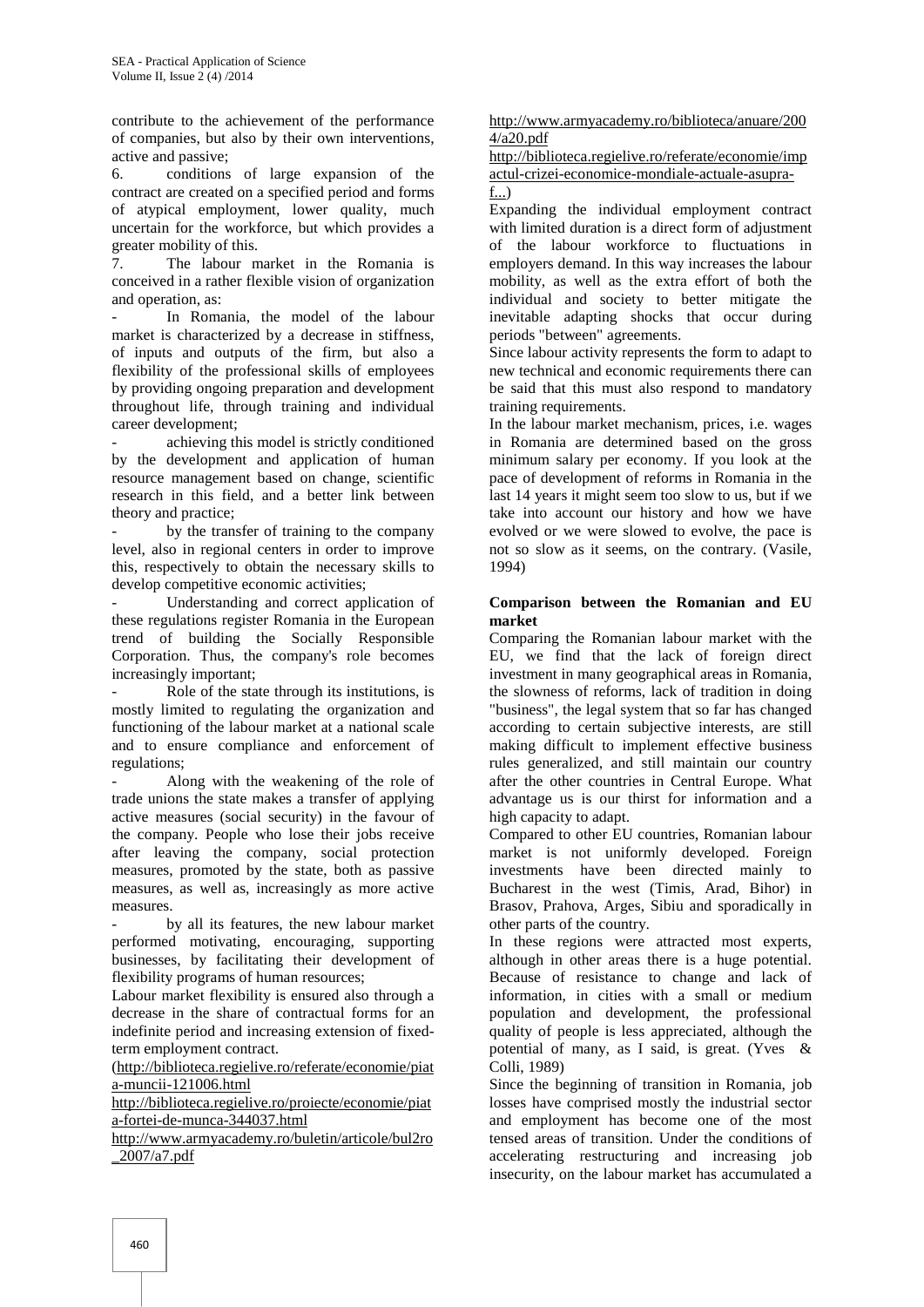large number of social problems. Employment has become one of the most tensed areas of transition. Romania has faced a crisis of employment in the economic downturn installed after 1990.

Privatization and restructuring of Romanian economy have influenced the labour market, causing massive layoffs and the appearance of unemployment. The involutions of the economy have limited labour force opportunities for employment; the number of active and working population respectively the activity and employment rates have been reduced and unemployment became chronic.

Employment in the public sector fell by 56% between 2001 and 2007 The most significant decrease occurred after 2003 (50%) as a consequence of accelerating the privatization and restructuring of state-owned companies and employment in private sector increased by 60%. Its share in overall employment increased from 44% in 2001 to 71% in 2007.

In order to alleviate social tensions caused by massive staff layoffs were initiated programs to reduce unemployment for different population groups (youth, women, ethnic minorities, etc.) as well as professional reconversion.

These future trends of employment were recorded in the military institution. In order not to cause further imbalances in the labour market as a result of military downsizing, Ministry of Defence, through specialized structures, has initiated a system of retraining. Thus in 1998 is established the institutional retraining soldiers, which ensure the counselling, retraining and placement support for civilian labour market, military personnel who do not meet the conditions of the military pension service. (Www.HotNews Com)

Unemployment in Romania last year recorded the highest growth of all EU Member States, from 6.9% in March 2006 to 7.8% in March 2007, according to Eurostat, the EU's statistical division.

On this occasion, Romania has exceeded the EU average unemployment rate, which was 7.3% in March 2007 Thus, Romania was in the group of four countries that have experienced an increase in unemployment in the last year (along with Hungary), compared to 23 states where unemployment fell during this period.

The number of unemployed in Romania increased slightly to 728,000 people in 2006, the unemployment rate being according to the criteria of the International Labour Organization (ILO) of 7.3%, close to the level achieved in the previous year of 7.2%, according to data submitted by the Institute National Statistics.

By gender, the unemployment rate was higher among men (8.2%) and lower in women (6.1%). On residential, unemployment registered higher rates in urban areas (8.6%) and reduced compared to medium, in rural areas (5.6%).

(www.insse.ro)

#### http://www.insse.ro/cms/files/statistici/comunicate/ somaj/somaj\_IV\_06.pdf

By age groups, the ILO unemployment rate was the highest (21.0%) among young (15-24 years). Thus, unemployment has affected far more medium and low education graduates, for who unemployment rate was 7.8% and 7.6% compared to 3.8% - the rate recorded for the educated unemployed.

Long-term unemployment the rate of, which refers to persons unemployed for a period of one year was 4.1%. The share of persons unemployed for one year or more, in total unemployed in 2006 was of 56.1%. Long-term unemployment was manifested more strongly among people in rural areas (57.5% compared to 55.3% in urban areas), the gender difference being more pronounced (57.4% for men and 53.8% for women).

Youth (15-24 years), long-term unemployment (unemployed for six months or more) was 14.2% and the incidence of long-term unemployment among the youth of 67.4%. (National Institute of Statistics, National Commission for Prognosis)

#### **CONCLUSIONS**

Hope that the critical point of the crisis was overcome, and that the economy began to recover gradually spreads throughout Europe. Some countries have made in Q2 in 2013 a considerable increase in certain sectors while others registered at least a significant slowdown in the downward trend.

Starting with the second quarter, increased the hope that the financial crisis has passed the critical stage. EU economy again recorded a slight increase of 0.4% from the previous quarter. France, Germany, Portugal and the UK all registered in part a considerable growth.

In summer, the EU has been the first to fall in terms regarding total number of unemployed. The rate, however, continues to remain at 11 percent. Therefore, no real reversal is seen yet of the situation on the labour market. It is anticipated that in the coming year even more people would become unemployed again. A significant decrease in the number of unemployed is expected only in 2015, however, experts do not anticipate hat the level before the crisis will be reached on the medium term.

#### **Romania: Reform of vocational qualifications aims at ensuring of Specialists**

For 2013, all experts anticipate a slight revival of the Romanian economy, until now extremely weak. The forecasts of this improvement vary between 1.6 percent and 2.0 percent. Between 2014 and 2016, it is anticipated that the Romanian economy will grow between 2.7 percent and 4.3 percent.